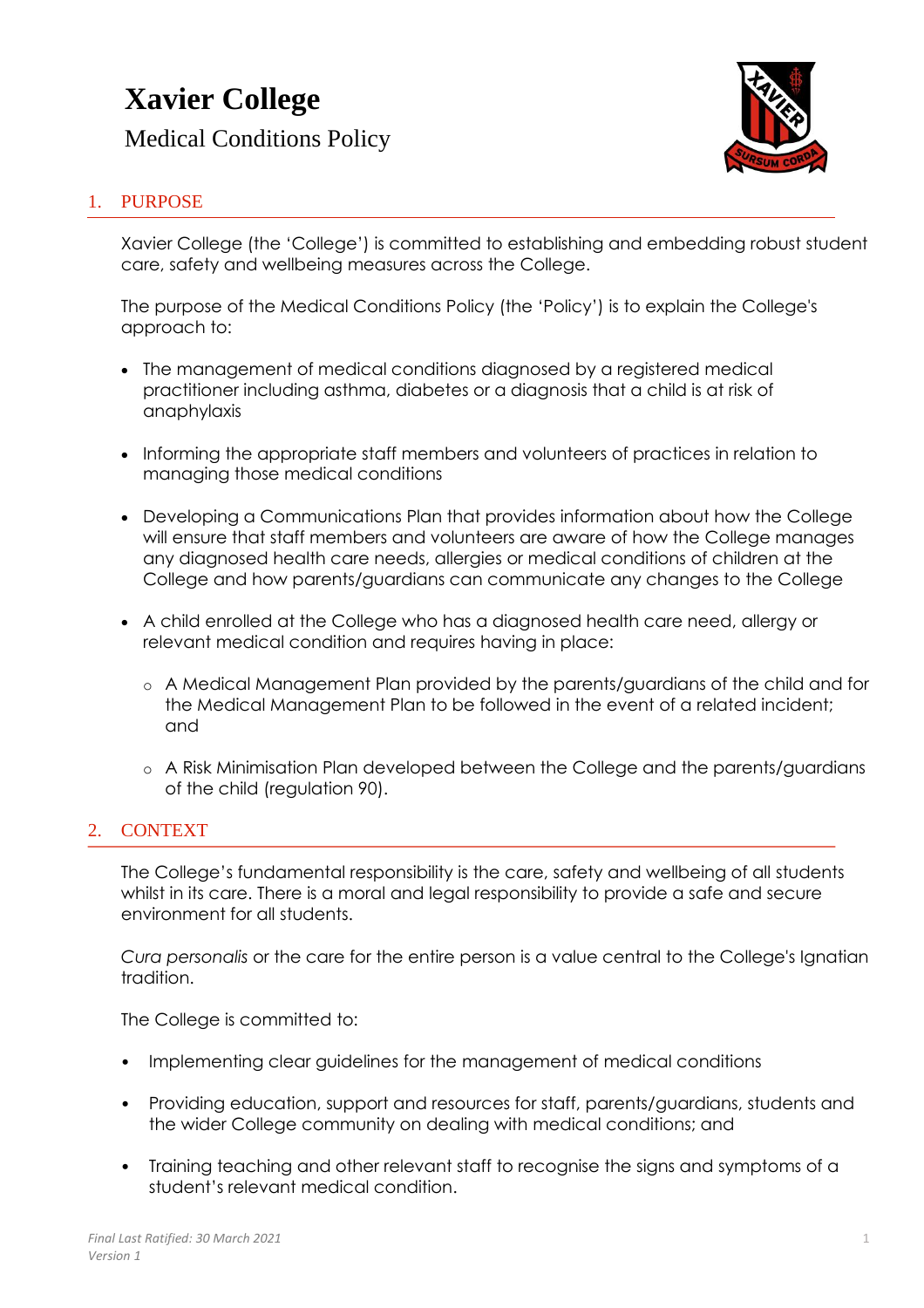This Policy must be followed by all College staff. The Policy is freely available to staff and is made available on the College's intranet.

A copy of this Policy is to be provided to the parents/guardians of a student at enrolment, who has been identified as having a diagnosed health care need, allergy or a relevant medical condition.

## 3. SCOPE

This Policy applies to any student with a diagnosed health care need, allergy or relevant medical condition and is being educated and cared for by the College, including during any incursions, excursions, camps, immersions or during any overseas travel.

## 4. POLICY STATEMENT

#### **4.1 Roles and Responsibilities**

#### **4.1.1 College Principal**

The College Principal is responsible for ensuring that:

- This Policy is documented and approved by the College Board
- All staff members and volunteers understand and implement the requirements in this **Policy**
- A Communications Plan is documented and executed to ensure that relevant staff members and volunteers are fully aware of students that have been diagnosed with a health care need, allergy or relevant medical condition
- There are systems and procedures to monitor the health, safety and wellbeing of all students being educated and cared for at the College; and
- The medical condition practices and procedures of the College are inclusive in accordance with the College's Ignatian traditions.

## **4.1.2 Head of Admissions**

The Head of Admissions is responsible for:

- Seeking information from parents/guardians, during the College's enrolment process, about any diagnosed health care need, allergy or relevant medical condition in relation to an individual child, including whether a medical practitioner has been consulted in relation to a diagnosed health care need, allergy or relevant medical condition
- Reviewing enrolment records and identifying any children with medical conditions as part of the enrolment and orientation procedures for the College; and
- Recording any prescribed health information and retaining a copy of the Medical Management Plan and the Risk Minimisation Plan on the enrolment record while also providing a copy to the Health Centre at the relevant campus.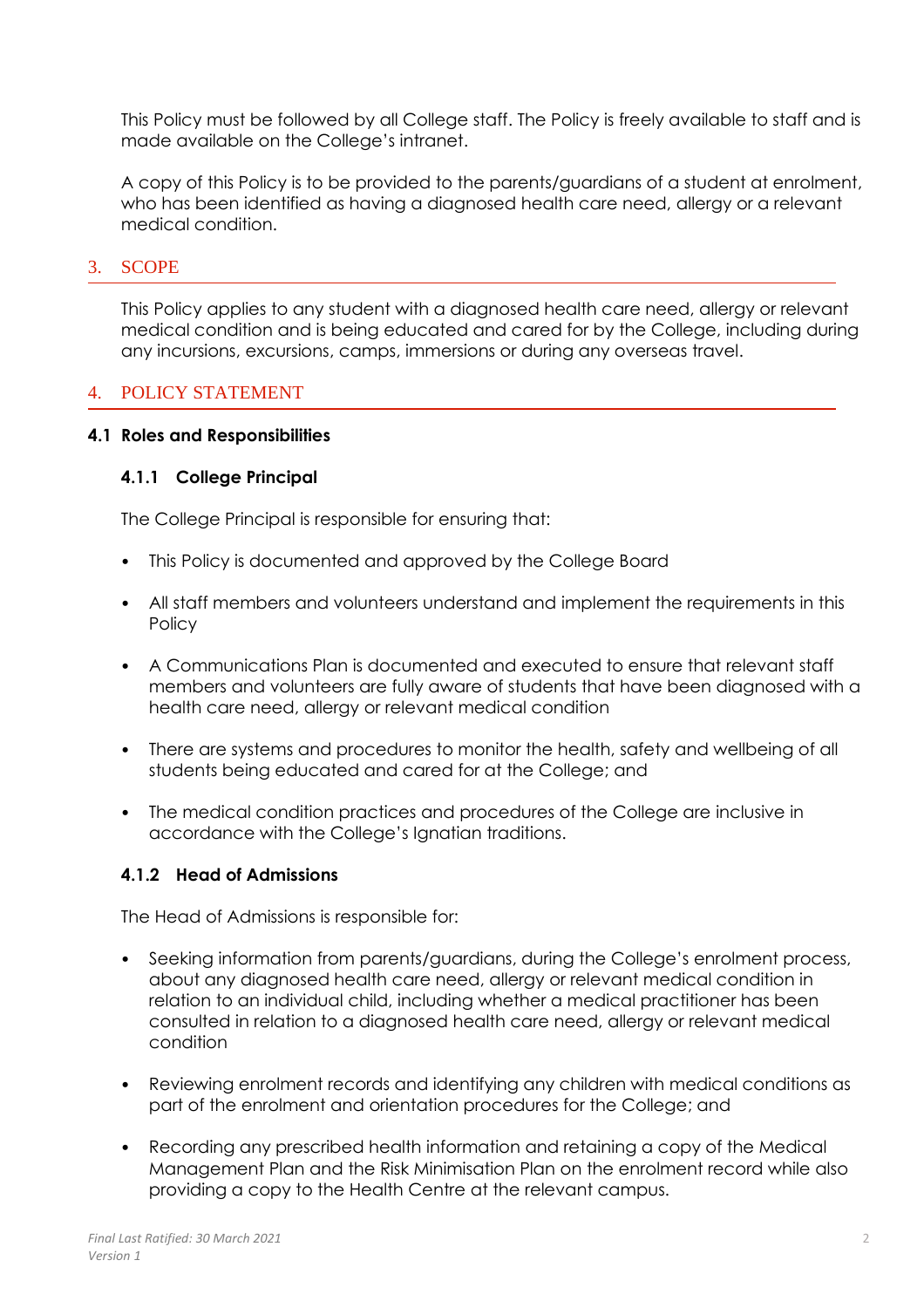# **4.1.3 Campus Directors**

Campus Directors are responsible for:

- Ensuring that parents/guardians are regularly asked whether their child has developed any diagnosed health care need or relevant medical condition
- Requiring parents/guardians of a child with a medical condition to provide a Medical Management Plan for their child
- In consultation with the student's parents/guardians, developing a Risk Minimisation Plan in relation to the student
- Ensuring that any relevant authorisations for the administration of medicine are recorded on the enrolment record and are reviewed and updated on a regular basis
- Regularly reviewing the Risk Minimisation Plan for the relevant students at their campus
- Ensuring that parents/guardians are regularly asked to provide any updated information relating to the nature of, management of, their child's diagnosed health care need, allergies or medical condition; and
- If necessary and appropriate, ensuring an updated Medical Management Plan is provided to the child's parents/guardians.

## **4.1.4 Health Centre**

The Health Centre is responsible for:

- Educating staff about the signs and symptoms that a student may present with in relation to their specific medical condition
- Retaining a copy of the Medical Management Plan and the Risk Minimisation Plan at the campus Health Centre; and
- Monitoring the health and wellbeing of the student while they are attending the Health Centre.

## **4.1.5 Staff**

All College staff are responsible for:

- Informing themselves about the signs and symptoms that a student may present with in relation to their specific medical condition
- Monitoring the safety, health and wellbeing of all students that they have responsibility for at the College; and
- Notifying the Health Centre of a student who presents with the signs and symptoms of a medical condition or an injury, trauma or incident.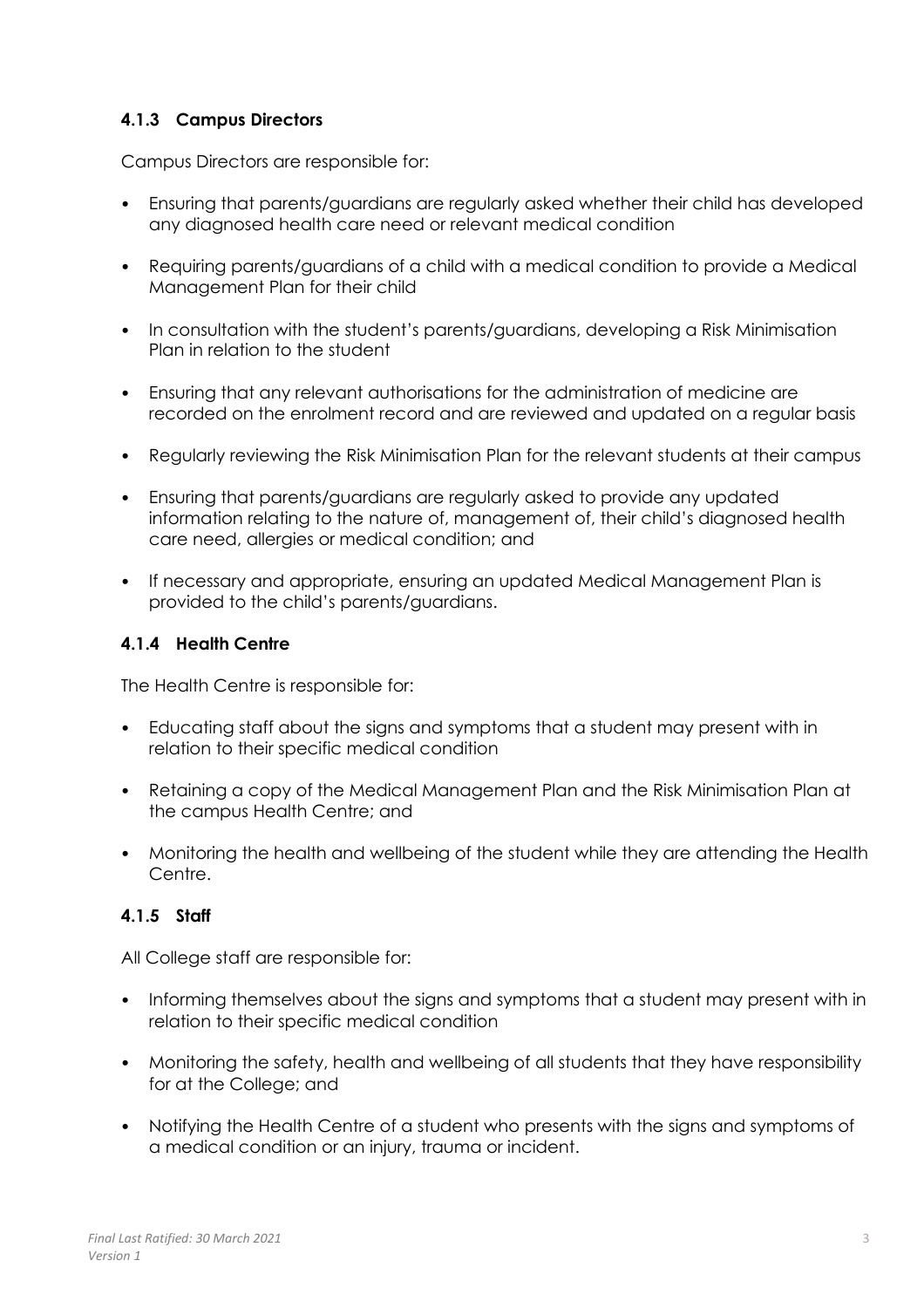# **4.1.6 Parents/Guardians**

Parents/guardians are responsible for:

- Informing the College before enrolment and at any time of any diagnosed health care needs, allergies or relevant medical conditions for their child
- Providing a Medical Management Plan (please refer to Appendix A) to the College for their child and if required any updated Medical Management Plan for their child
- Participating in the development of a Risk Minimisation Plan in relation to their child's diagnosed health care need, allergy or relevant medical condition; and
- Informing the College of any relevant changes relating to the nature of, or management of, the child's diagnosed health care need, allergies or relevant medical condition.

## **4.2 Students enrolled who have been diagnosed with a health care need, allergy or a relevant medical condition**

## **4.2.1 Child Enrolment Records**

For any child enrolled at the College who has a diagnosed health care need, allergy or relevant medical condition, the health information kept in the enrolment record must include:

- Details of any diagnosed healthcare need of the child, including any medical condition(s) and allergies and whether the child has been diagnosed as at risk of anaphylaxis; and
- Any Medical Management Plan, Anaphylaxis Medical Management Plan or Risk Minimisation Plan to be followed with respect to a diagnosed healthcare need, medical condition or allergy and the details of any dietary restrictions for the child (regulation 162).

The College requires a Medical Management Plan and Risk Minimisation Plan to be prepared for every enrolled student who has been diagnosed with a health care need, allergy or relevant medical condition in accordance with the Education and Care Services Regulation 90(1)(c).

Parents/guardians are required to have consulted with a registered medical practitioner in the diagnosis and management of a diagnosed health care need, allergy or relevant medical condition.

## **4.2.2 Medical Management Plan**

A parent/guardian of the child must provide a Medical Management Plan for their child prior to the child commencing at the College. The Medical Management Plan must be followed in the event of an incident relating to the child's diagnosed health care need, allergy or relevant medical condition (regulation 90(1)(c)(i) and (ii)).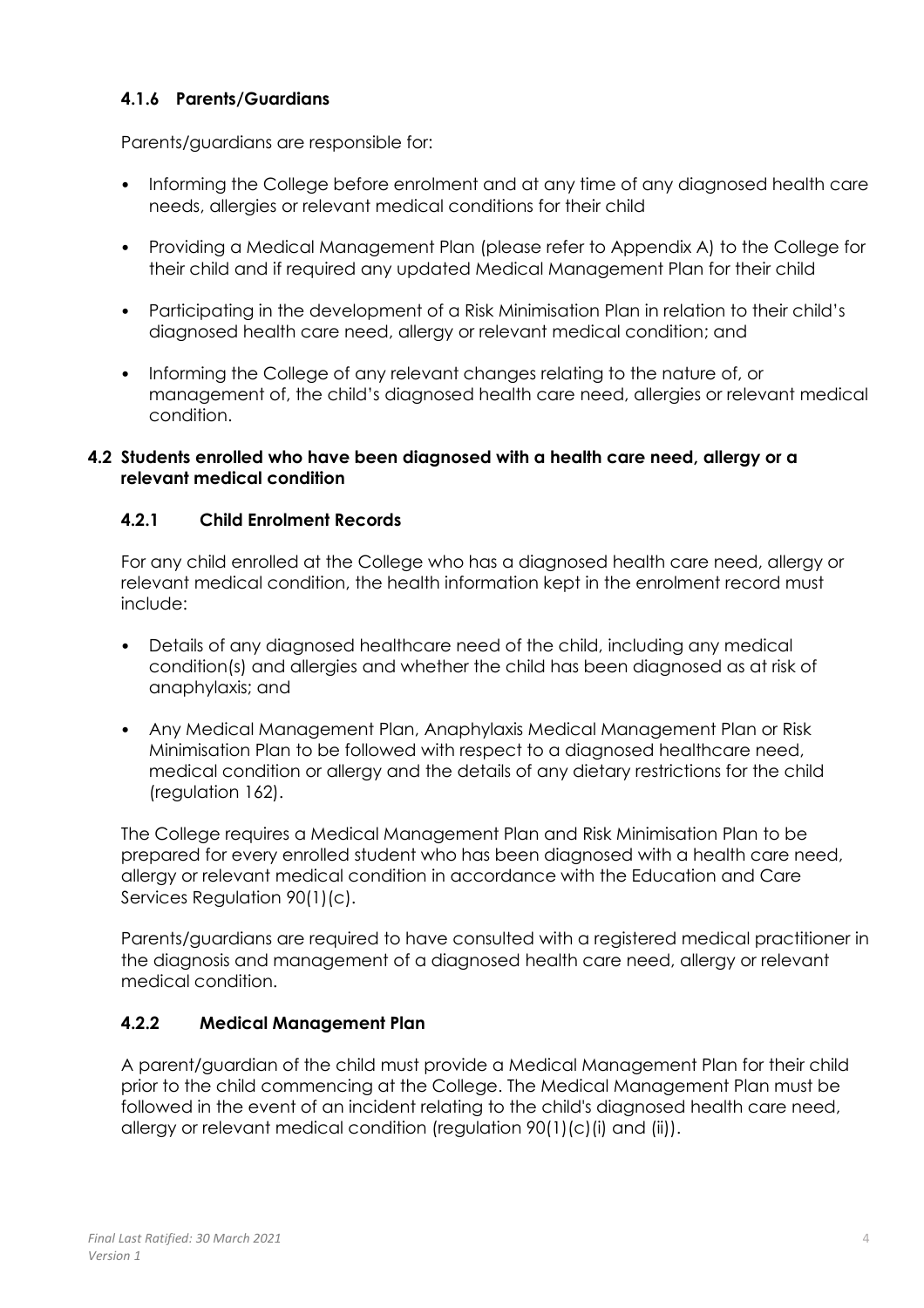The College requires that the child's registered medical practitioner be consulted by the parents/guardians in the development of the Medical Management Plan. The advice from the medical practitioner is documented in the Medical Management Plan.

The Medical Management Plan should detail the following:

- Details of the diagnosed health care need, allergy or relevant medical condition including the severity of the condition
- Any current medication prescribed for the child
- The response required from the College in relation to the emergence of symptoms
- Any medication required to be administered in an emergency
- The response required if the child does not respond to initial treatment; and
- When to call an ambulance for assistance.

## **4.2.3 Risk Minimisation Plan**

A Risk Minimisation Plan must be developed in consultation with the parents/guardians of a child and ensure:

- That the risks relating to the child's diagnosed health care need, allergy or relevant medical condition are assessed and minimised
- If relevant, that practices and procedures are in place including the safe handling, preparation, consumption and serving of food are developed and implemented
- That the parents/guardians are notified of any known allergens that pose a risk to a child and strategies for minimising the risk are developed and implemented
- That all staff members and volunteers can identify the child, the child's Medical Management Plan and the location of the child's medication are developed and implemented; and
- If relevant, to ensure that practices and procedures ensuring that the child does not attend the College unless the child has at the College their relevant medications if this would pose a significant risk (regulation 90(1)(c)(iii)).

## **4.3 Communications Plan**

The College Principal is responsible for ensuring that a Communications Plan is developed to provide information to all College staff, volunteers, students, and parents/guardians about a student's health care need, allergy or relevant medical condition and this Policy.

The objective of the Communications Plan is to ensure that:

• Relevant staff members and volunteers are informed about this Policy and the Medical Management Plan and Risk Minimisation Plan for students in their control that have been diagnosed with a health care need, allergy or relevant medical condition; and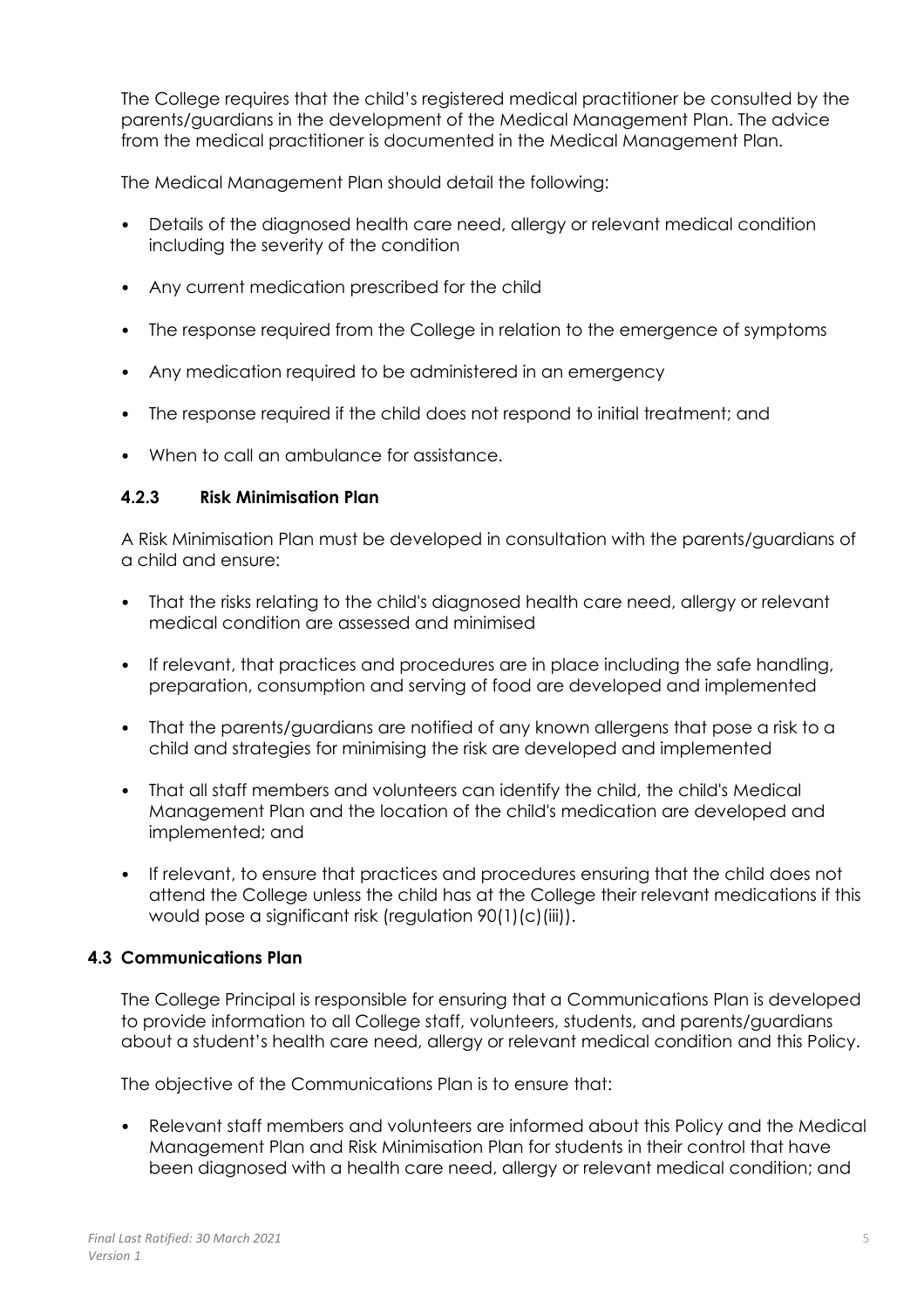• A parent/guardian of a student communicates any changes to the Medical Management Plan and Risk Minimisation Plan for their child to the College.

The Communications Plan explains how these communications are to be made.

## **4.4 Incidents, Injuries, Trauma and Illness Procedures**

The College has incident, injury, trauma and illness procedures that must be followed in the event that a child is injured, becomes ill or suffers a trauma.

The College requires that the details of any incident, injury, trauma and illness be recorded, which becomes apparent while a child is being educated and cared for.

The details to be recorded include:

- A summary of the incident, injury, trauma and illness
- Any medication administered including the dosage
- First aid provided to the student; and
- Any medical personnel contacted.

A copy of the incident will be stored at the Health Centre.

## **4.5 Notifying Changes in this Policy**

The College's parents/guardians will be notified at least 14 days before making any changes to this Policy if the change may have a significant impact on the College's ability to provide education and care to any child enrolled at the College, or the family's ability to use the College for care and educational services.

If the notice period would pose a risk to the safety, health or wellbeing of any child enrolled at the College, the College will notify parents/guardians as soon as practicable after making a change to the Policy.

## **4.6 Evaluation**

To assess whether the objectives of the Policy have been achieved, the College will:

- Regularly seek feedback from everyone affected by the Policy regarding its effectiveness
- Monitor the implementation, compliance, complaints and incidents in relation to this **Policy**
- Keep the Policy up to date with current legislation, research, policy and best practice; and
- Revise the Policy and procedures as part of the College policy review cycle, or as required.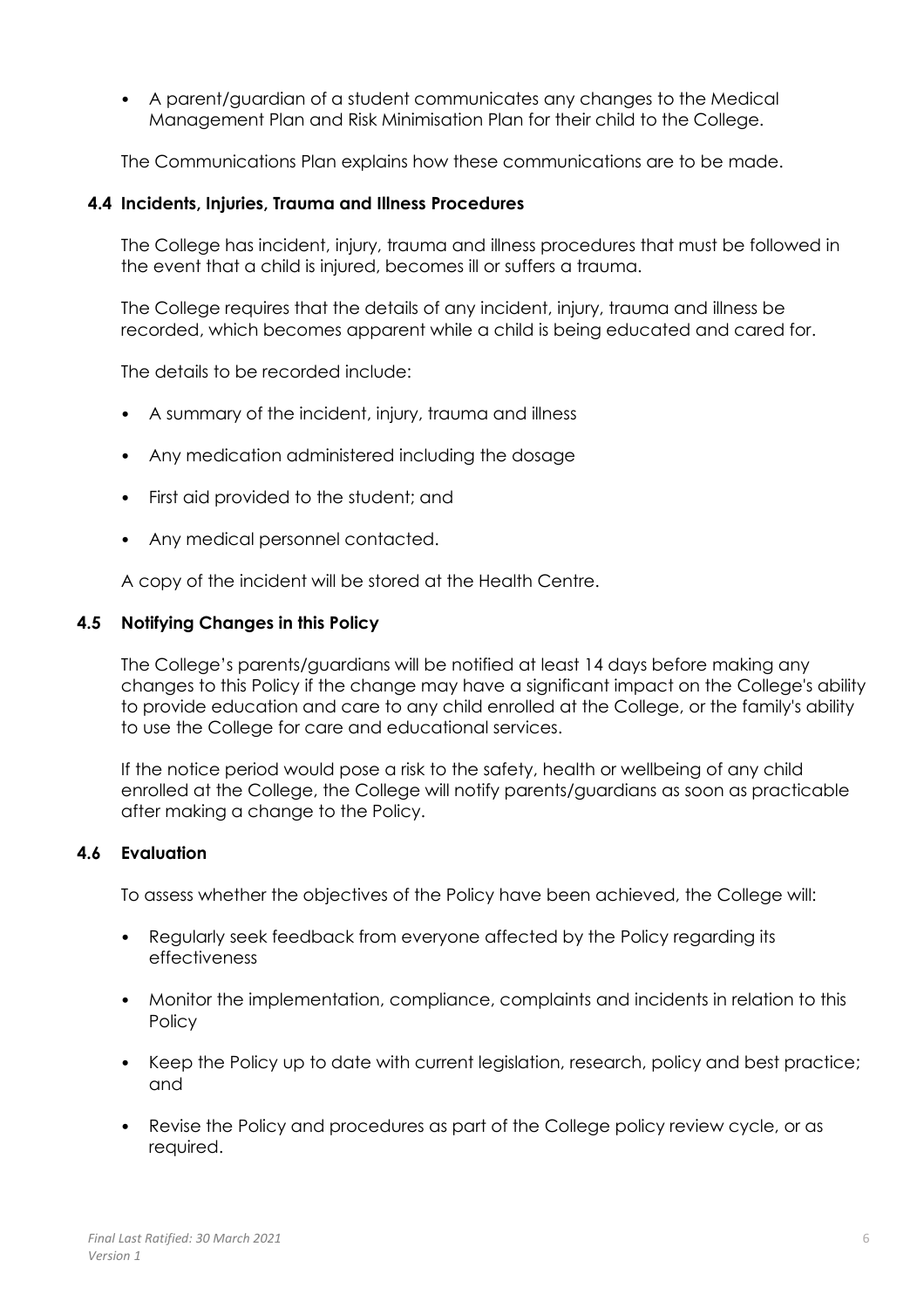## 5. RELATED LEGISLATION, POLICES, PROCEDURES AND DOCUMENTS

## **5.1 Related Legislation**

Relevant legislation and standards include but are not limited to:

- Education and Care Services National Law Act 2010
- Education and Care Services National Regulations 2011
- National Quality Standard, Quality Area 2: Children's Health and Safety
- National Quality Standard, Quality Area 3: Physical Environment Standard
- National Quality Standard, Quality Area 7: Leadership and Service Management **Standard**
- Public Health and Wellbeing Act 2008 (Vic); and
- Public Health and Wellbeing Regulations 2009 (Vic).

#### **5.2 Related Policies, Procedures and Documents**

This Policy should be read in conjunction with the following policies:

- Student Duty of Care
- Administering Medicine Policy
- First Aid Policy; and
- Student Health and Wellbeing Policy.

## 6. BREACHES OF THIS POLICY

Any breach of this Policy should be escalated to the College Principal who will oversee the remediation of any breaches.

The College Principal is responsible for ensuring appropriate actions are taken to address breaches of this Policy in accordance with the College's disciplinary procedures.

## 7. FURTHER INFORMATION

If you would like further information about the way the College manages its approach to infectious diseases, please contact the College Principal.

#### POLICY RATIFICATION AND REVIEW:

Xavier College policies are ratified by the Xavier College Board and are generally reviewed on a three - year basis or earlier if required.

Please note: This Policy may be varied by the College from time-to-time at its discretion and the College may, at its discretion, depart from this Policy in circumstances where it deems it appropriate to do so.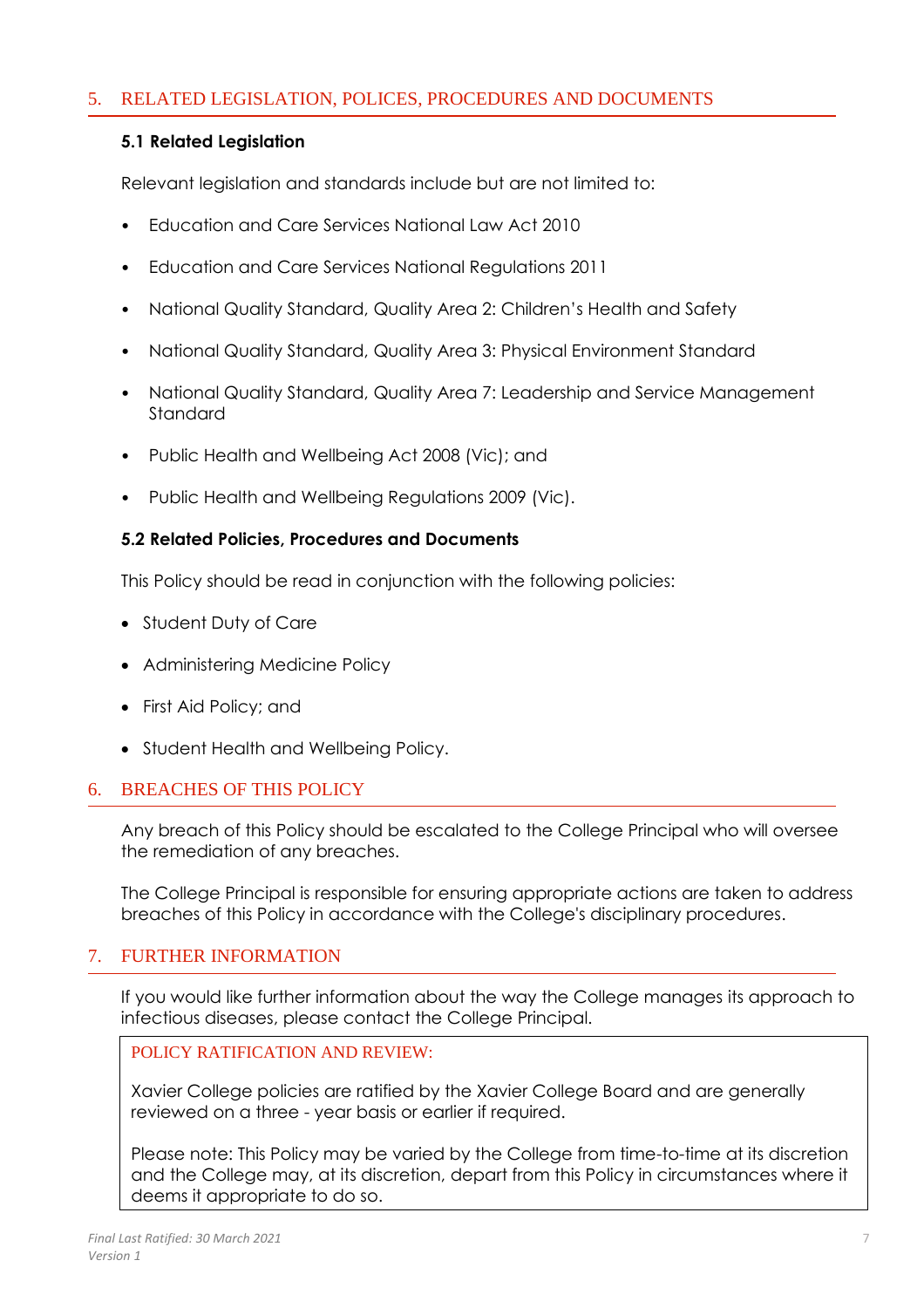## APPENDIX A: MEDICAL MANAGEMENT PLAN

This sample Medical Management Plan (or equivalent) template outlines how the College will support the student's health care needs, based on health advice received from the student's medical/health practitioner. This Medical Management Plan (or equivalent) must be completed for each student with an identified health care need (not including those with Anaphylaxis as this is done via an Individual Anaphylaxis Management Plan).

This Plan is to be completed by the Director of Campus or nominee in collaboration with the parent/guardian and student.

| School:                                                                                                         |                                                                                       | Phone:                                                         |  |  |  |
|-----------------------------------------------------------------------------------------------------------------|---------------------------------------------------------------------------------------|----------------------------------------------------------------|--|--|--|
| Student's name:                                                                                                 |                                                                                       | Date of birth:                                                 |  |  |  |
| Year level:                                                                                                     |                                                                                       | Proposed date for review of this<br>Plan:                      |  |  |  |
| Parent/guardian contact<br>information (1)                                                                      | Parent/guardian contact information (2)                                               | Other emergency contacts (if<br>parent/guardian not available) |  |  |  |
| Name:                                                                                                           | Name:                                                                                 | Name:                                                          |  |  |  |
| Relationship:                                                                                                   | Relationship:                                                                         | Relationship:                                                  |  |  |  |
| Home phone:                                                                                                     | Home phone:                                                                           | Home phone:                                                    |  |  |  |
| Work phone:                                                                                                     | Work phone:                                                                           | Work phone:                                                    |  |  |  |
| Mobile:                                                                                                         | Mobile:                                                                               | Mobile:                                                        |  |  |  |
| Address:                                                                                                        | Address:                                                                              | Address:                                                       |  |  |  |
|                                                                                                                 |                                                                                       |                                                                |  |  |  |
| Medical /Health practitioner contact:                                                                           |                                                                                       |                                                                |  |  |  |
| This Medical Management Plan should be developed based on health advice received via a medical<br>professional. |                                                                                       |                                                                |  |  |  |
| List who will receive copies of this Plan:                                                                      |                                                                                       |                                                                |  |  |  |
| 1. Student's Family 2. Other: ________                                                                          |                                                                                       |                                                                |  |  |  |
|                                                                                                                 | The following Medical Management Plan has been developed with my knowledge and input. |                                                                |  |  |  |
|                                                                                                                 |                                                                                       |                                                                |  |  |  |
|                                                                                                                 |                                                                                       |                                                                |  |  |  |
| Date:                                                                                                           |                                                                                       |                                                                |  |  |  |
|                                                                                                                 |                                                                                       |                                                                |  |  |  |
|                                                                                                                 |                                                                                       |                                                                |  |  |  |
|                                                                                                                 |                                                                                       |                                                                |  |  |  |
|                                                                                                                 |                                                                                       |                                                                |  |  |  |
|                                                                                                                 |                                                                                       |                                                                |  |  |  |
|                                                                                                                 |                                                                                       |                                                                |  |  |  |
|                                                                                                                 |                                                                                       |                                                                |  |  |  |
|                                                                                                                 |                                                                                       |                                                                |  |  |  |
|                                                                                                                 |                                                                                       |                                                                |  |  |  |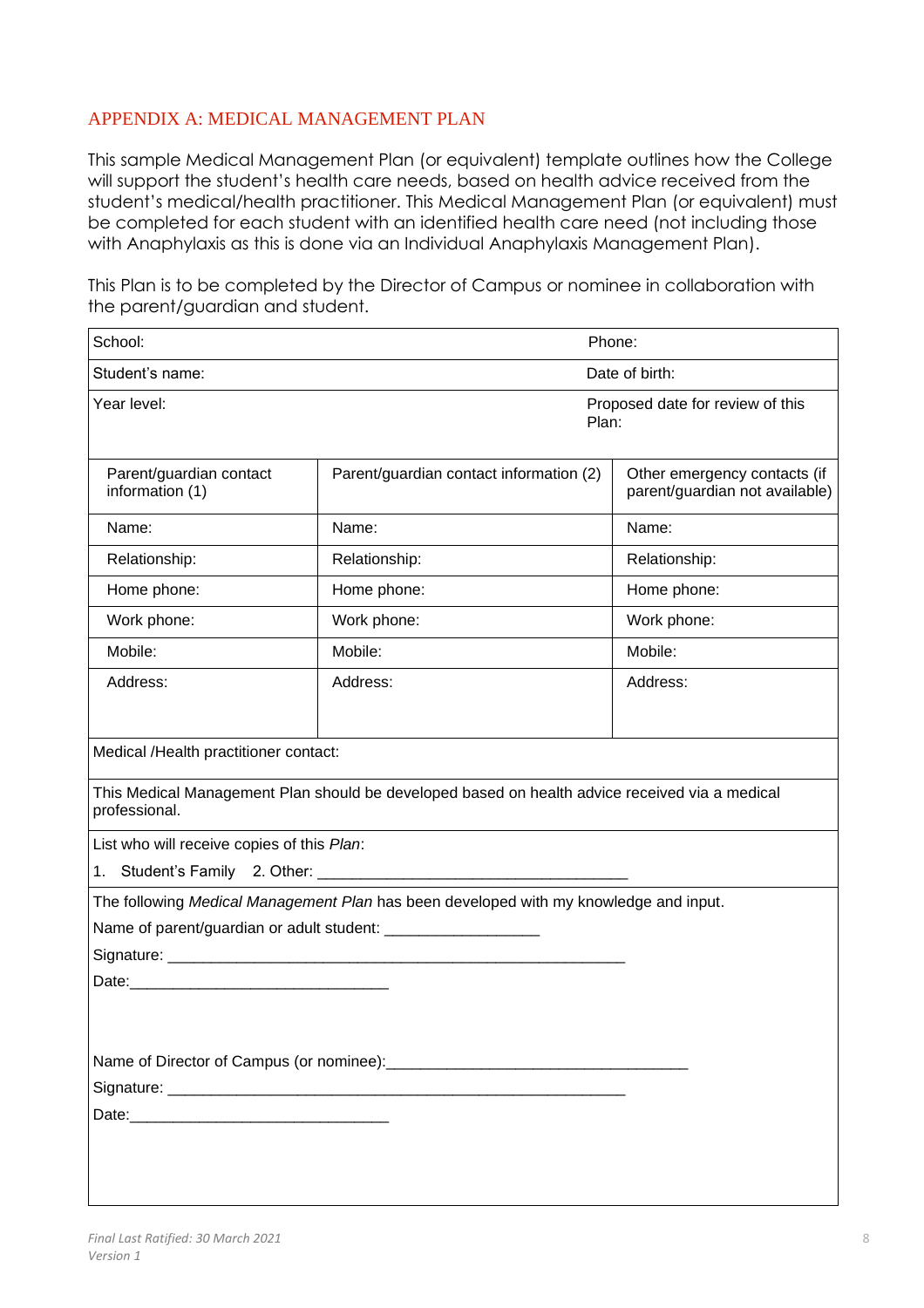# **How the school will support the student's health care needs?**

| Student's name:                                                                                                                                                                                  |                 |                                                                                                                          |                                                                                                                                                                                                                                                                                                                                                                               |                                                             |  |  |
|--------------------------------------------------------------------------------------------------------------------------------------------------------------------------------------------------|-----------------|--------------------------------------------------------------------------------------------------------------------------|-------------------------------------------------------------------------------------------------------------------------------------------------------------------------------------------------------------------------------------------------------------------------------------------------------------------------------------------------------------------------------|-------------------------------------------------------------|--|--|
| Date of birth:                                                                                                                                                                                   |                 | Year level:                                                                                                              |                                                                                                                                                                                                                                                                                                                                                                               |                                                             |  |  |
| What is the health care need identified by the student's medical/health practitioner?                                                                                                            |                 |                                                                                                                          |                                                                                                                                                                                                                                                                                                                                                                               |                                                             |  |  |
| Other known health conditions:                                                                                                                                                                   |                 |                                                                                                                          |                                                                                                                                                                                                                                                                                                                                                                               |                                                             |  |  |
|                                                                                                                                                                                                  |                 | When will the student commence attending school?                                                                         |                                                                                                                                                                                                                                                                                                                                                                               |                                                             |  |  |
| Detail any actions and timelines to enable attendance and any interim provisions:                                                                                                                |                 |                                                                                                                          |                                                                                                                                                                                                                                                                                                                                                                               |                                                             |  |  |
| Below are some questions that may need to be considered when detailing the support that will be provided for<br>the student's health care needs. These questions should be used as a guide only. |                 |                                                                                                                          |                                                                                                                                                                                                                                                                                                                                                                               |                                                             |  |  |
| <b>Support</b>                                                                                                                                                                                   |                 | What needs to be considered?                                                                                             | Strategy - how will the school<br>support the student's health care<br>needs?                                                                                                                                                                                                                                                                                                 | <b>Person</b><br>Responsible<br>for ensuring the<br>support |  |  |
| Overall<br><b>Support</b>                                                                                                                                                                        | the school day? | Is it necessary to provide the support during                                                                            | For example, some medication can<br>be taken at home and does not<br>need to be brought to the school.                                                                                                                                                                                                                                                                        |                                                             |  |  |
|                                                                                                                                                                                                  | care program?   | How can the recommended support be<br>provided in the simplest manner, with<br>minimal interruption to the education and | For example, students using<br>nebulisers can often learn to use<br>puffers and spacers at school.                                                                                                                                                                                                                                                                            |                                                             |  |  |
|                                                                                                                                                                                                  |                 | Who should provide the support?                                                                                          | For example, the principal, should<br>conduct a risk assessment for staff<br>and ask:<br>Does the support fit with<br>assigned staff duties and basic<br>first aid training (see the<br>Department's First Aid Policy<br>www.education.vic.gov.au/hrweb/o<br>hs/health/firstaid.htm<br>If so, can it be accommodated<br>$\overline{\phantom{a}}$<br>within current resources? |                                                             |  |  |
|                                                                                                                                                                                                  |                 | How can the support be provided in a way<br>that respects dignity, privacy, comfort and<br>safety and enhances learning? | For example, detail the steps<br>taken to ensure that the support<br>provided respects the students,<br>dignity, privacy, comfort and<br>safety and enhances learning.                                                                                                                                                                                                        |                                                             |  |  |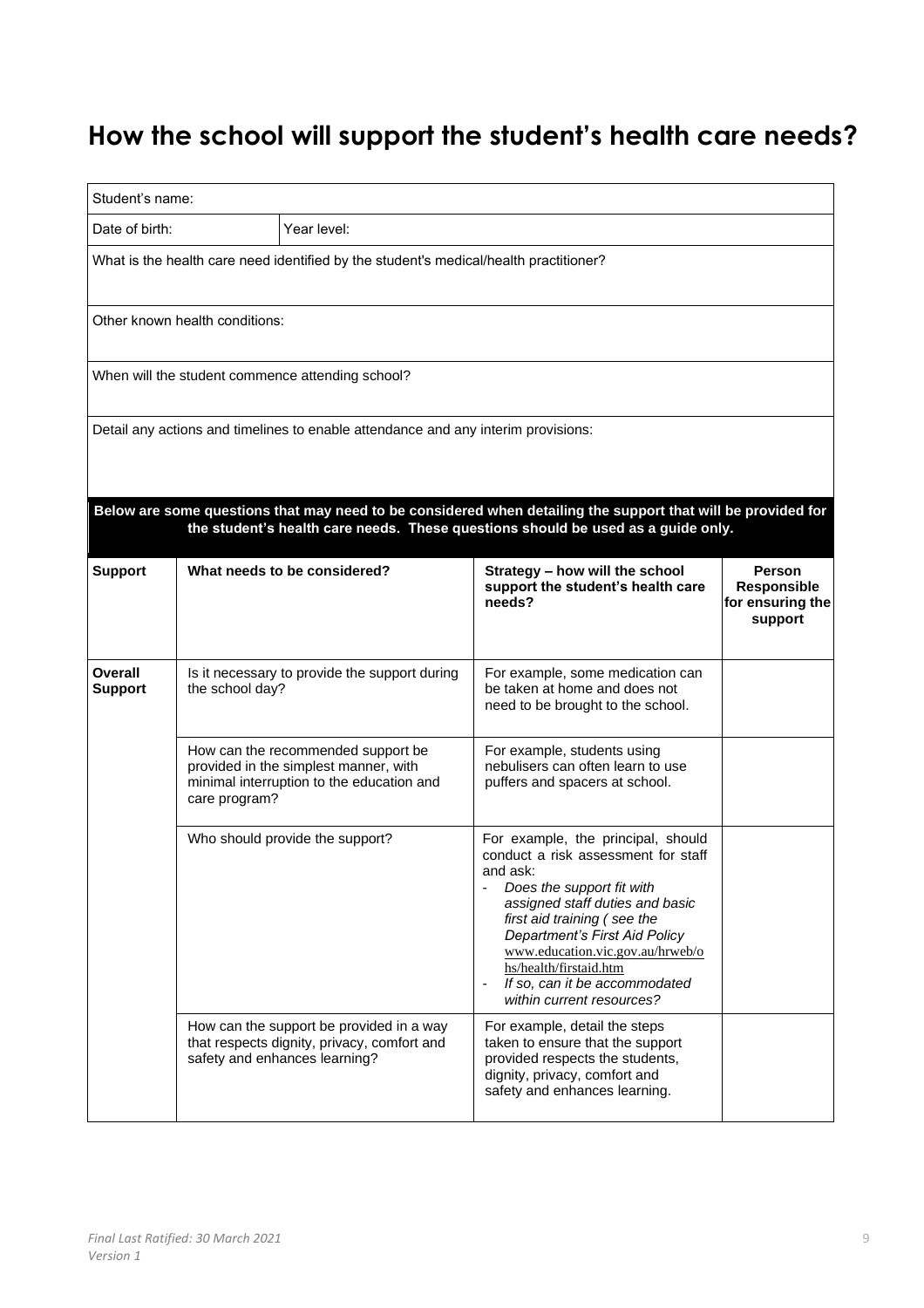| <b>First Aid</b>                   | Does the medical/health information<br>highlight any individual first aid<br>requirements for the student, other than<br>basic first aid?                                                                                       | Discuss and agree on the individual<br>first aid plan with the parent/carer.<br>Ensure that there are sufficient staff<br>trained in basic first aid (see the<br>Department's First Aid Policy<br>www.education.vic.gov.au/hrweb/o<br>hs/health/firstaid.htm)<br>Ensure that all relevant school staff<br>are informed about the first aid<br>response for the student.                                                                                                                                                                                                                                                                                                                                                                                                                              |  |
|------------------------------------|---------------------------------------------------------------------------------------------------------------------------------------------------------------------------------------------------------------------------------|------------------------------------------------------------------------------------------------------------------------------------------------------------------------------------------------------------------------------------------------------------------------------------------------------------------------------------------------------------------------------------------------------------------------------------------------------------------------------------------------------------------------------------------------------------------------------------------------------------------------------------------------------------------------------------------------------------------------------------------------------------------------------------------------------|--|
|                                    | Does the school require relevant staff to<br>undertake additional training modules not<br>covered under basic first aid training, such<br>as staff involved with excursions and<br>specific educational programs or activities? | Ensure that relevant staff undertake<br>the agreed additional training<br>Ensure that there are interim<br>provisions in place (whilst awaiting<br>the staff member to receive<br>training), to ensure the student's<br>attendance at school.                                                                                                                                                                                                                                                                                                                                                                                                                                                                                                                                                        |  |
| <b>Complex</b><br>medical<br>needs | Does the student have a complex medical<br>care need?                                                                                                                                                                           | Is specific training required by<br>relevant school staff to meet the<br>student's complex medical care<br>need?<br>The school enables students with<br>ongoing complex medical needs to<br>have their health care requirements<br>met safely at school. This program<br>is available to students who would<br>be unable to attend school without<br>the procedure being performed by<br>appropriately trained staff.<br>Following the referral process, RCH<br>nurses will attend your school and<br>provide specialist training to<br>nominated school staff.<br>Further information about the<br>Schoolcare Program may be found<br>in the Schoolcare Program<br>Guidelines and Referral form at:<br>http://www.education.vic.gov.au/sch<br>ool/teachers/learningneeds/Pages/<br>programsupp.aspx |  |
| <b>Personal</b><br>Care            | Does the medical/health information<br>highlight a predictable need for additional<br>support with daily living tasks?                                                                                                          | Detail how the school will support<br>the student's personal care needs,<br>for example in relation to nose<br>blowing, washing hands,<br>continence care<br>Would the use of a care and<br>learning plan for toileting or hygiene<br>be appropriate?                                                                                                                                                                                                                                                                                                                                                                                                                                                                                                                                                |  |